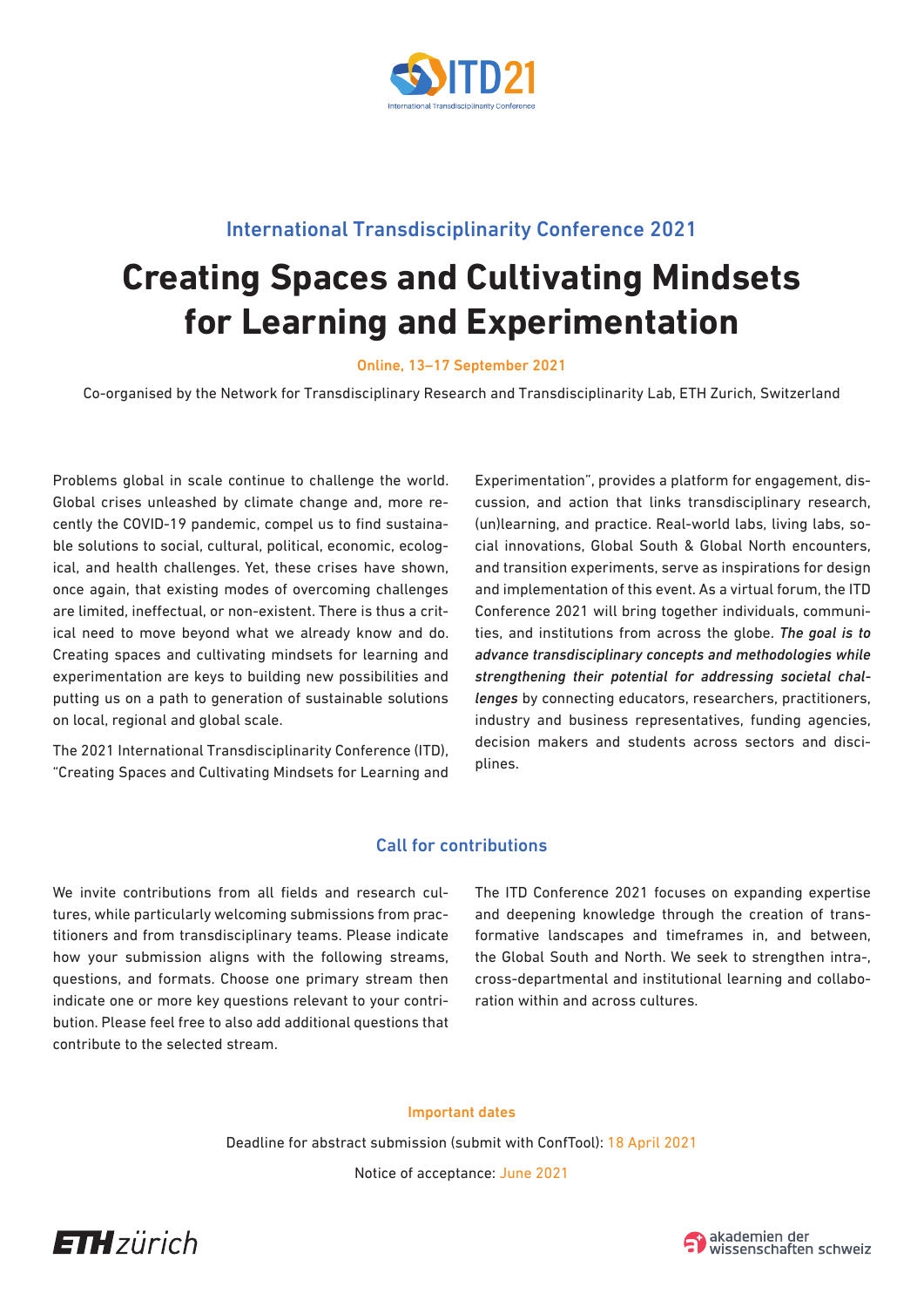## Integrative TD: advancing concepts and methodologies

- •How can we increase the capacity to integrate expertise from multiple fields of knowledge (i.e., systems thinking, participatory action research, humanities, arts, design, amongst others) and professions to advance transdisciplinary concepts and methodologies?
- •How do we do this while acknowledging difference and plurality in language and action?
- •How can we use and build on this integration to contribute to envisioning and co-producing alternative futures, with what criteria?

#### TD on-the-ground: making TD tangible

- •What tangible transdisciplinary processes and practices are taking place on-the-ground?
- •How can we better understand the impact and effectiveness of these processes and practices from successes and failures?
- •How can we use these examples to improve existing transdisciplinary practices and to facilitate inclusive and equitable research?

# Global and virtual TD: connecting and enabling diverse communities and practices

•How can we use virtual environments to leverage TD collaboration, especially in a Global South-Global North context?

- •What opportunities and challenges occur in applying TD in diverse geographical, social, political, and cultural contexts?
- •What are innovative examples of communities of learning and practices that have yet to be mainstreamed in TD?

# TD learning for transformation: contributing to transformation through TD learning

- •What can we learn from other forms of collaborative learning, e.g. from Education for Sustainable Development, that would help students to build the capacity to work on societal challenges? How can we support collaborative learning in intercultural contexts?
- •How can TD concepts contribute to personal transformation and development?
- •How can we navigate between positions of neutrality, activism, and emancipation in a TD process? What roles can we play in such processes and why are those relevant?

#### Institutionalizing and funding TD: anchoring TD

- •What greater role can TD play in higher education institutions and in society? How can we assess the benefits of TD practices in comparison to other approaches in decision-making processes?
- •How can TD career paths be developed in existing institutions and what needs to be done to support them?
- •What are appropriate funding schemes, program designs and management structures for TD research? How might we catalyse further financial support for TD?

# Formats for Contributions

The online conference will include two main types of contribution: *pre-crafted* and *real-time*.

- •*Pre-crafted contributions* will be produced before the conference and exhibited throughout the conference. The program will include specific sessions (equivalent to poster sessions in a conventional conference) when the pre-crafted contributions can be discussed. Details of how these sessions will be organised will be provided at a later date.
- •*Real-time contributions* will be workshops and other forms of interactive events designed by participants who will offer them "live" during the conference.

Proposals for both types of contribution should include an English abstract (submit with ConfTool). The main language of the conference is also English. Pre-crafted contributions can be in other languages, but should include English subtitles or a short explanation in English. If you plan a real-time contribution in a language other than English, please contact the ITD 2021 office (tdconf2021@ethz.ch) beforehand.



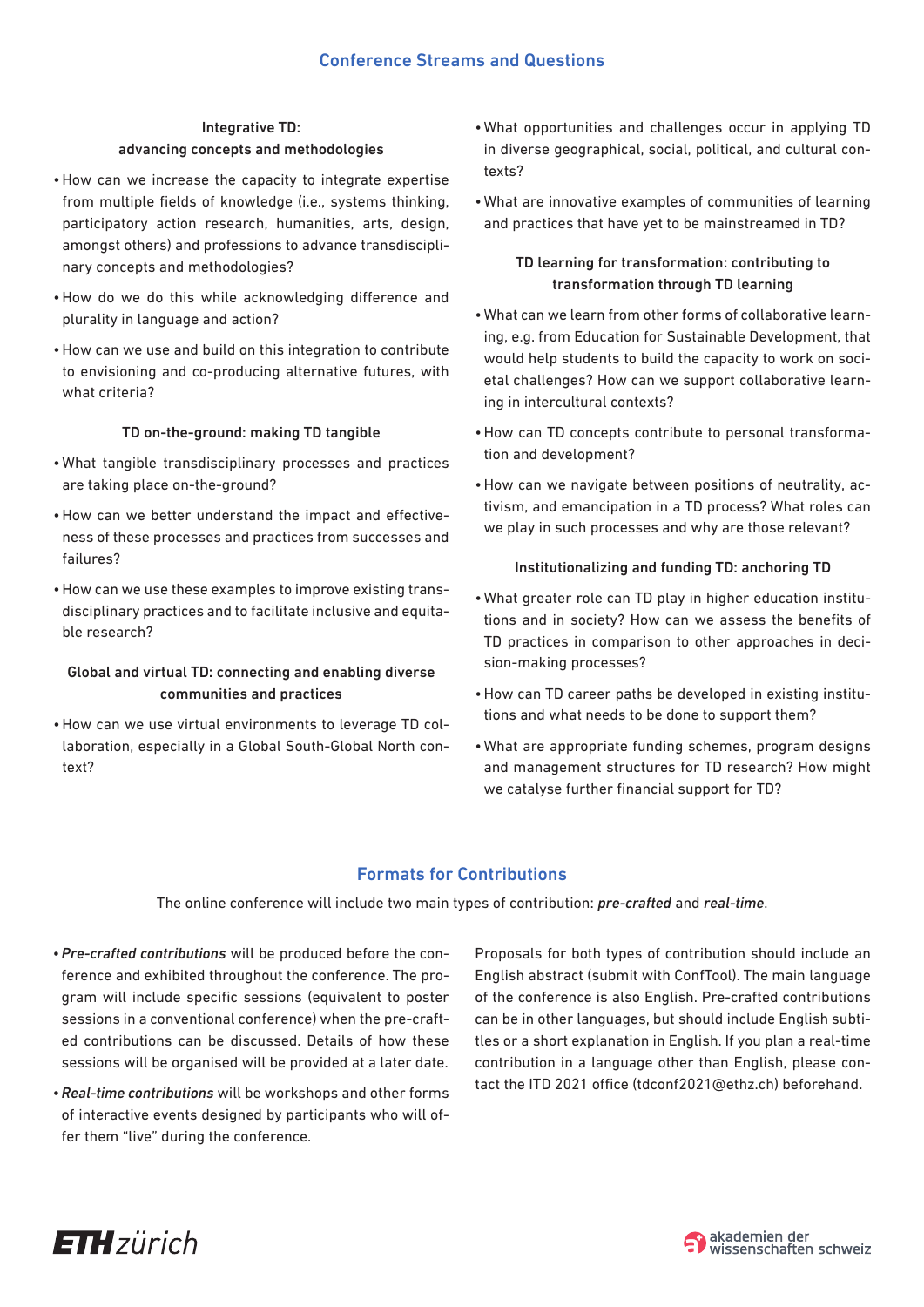# ITD Conference 2021 submission process



ITD Conference 2021 submission process

#### a. Pre-crafted contributions

Please submit an abstract (with ConfTool, max. 500 words) that addresses the questions above or other pertinent ones. These abstracts should explain the motivation and purpose of the work, conceptual approach and methods used, the main results and the conclusions. For each abstract, please also indicate one medium by which you wish to share your work. If we accept your abstract for a particular medium, we will send more detailed instructions, including technical specifications and copyright guidelines for each format. Formats include, but are not limited to:

•*Short video presentations (<6 minutes)*. These can be designed as "classical" short talks with PPT slides or a short film.

- •*Audio recordings (<6 minutes).* We encourage participants to explore story-telling and narratives as a means for sharing their work.
- *Infographics.* Participants can create a single, in-depth and self-explanatory graphic related to the core of their work.
- •*Art graphics.* Instead of a print poster, participants may produce an original, aesthetic representation of their work that can be shared online.
- •*Photos.* Participants may produce an original photograph that is representative of the approach and/or results of transdisciplinary work, along with a short written description of this photo.

These different types of contributions will be virtually "exhibited" before and during the course of the conference. During the conference, we will provide time-slots in which your work will be discussed.